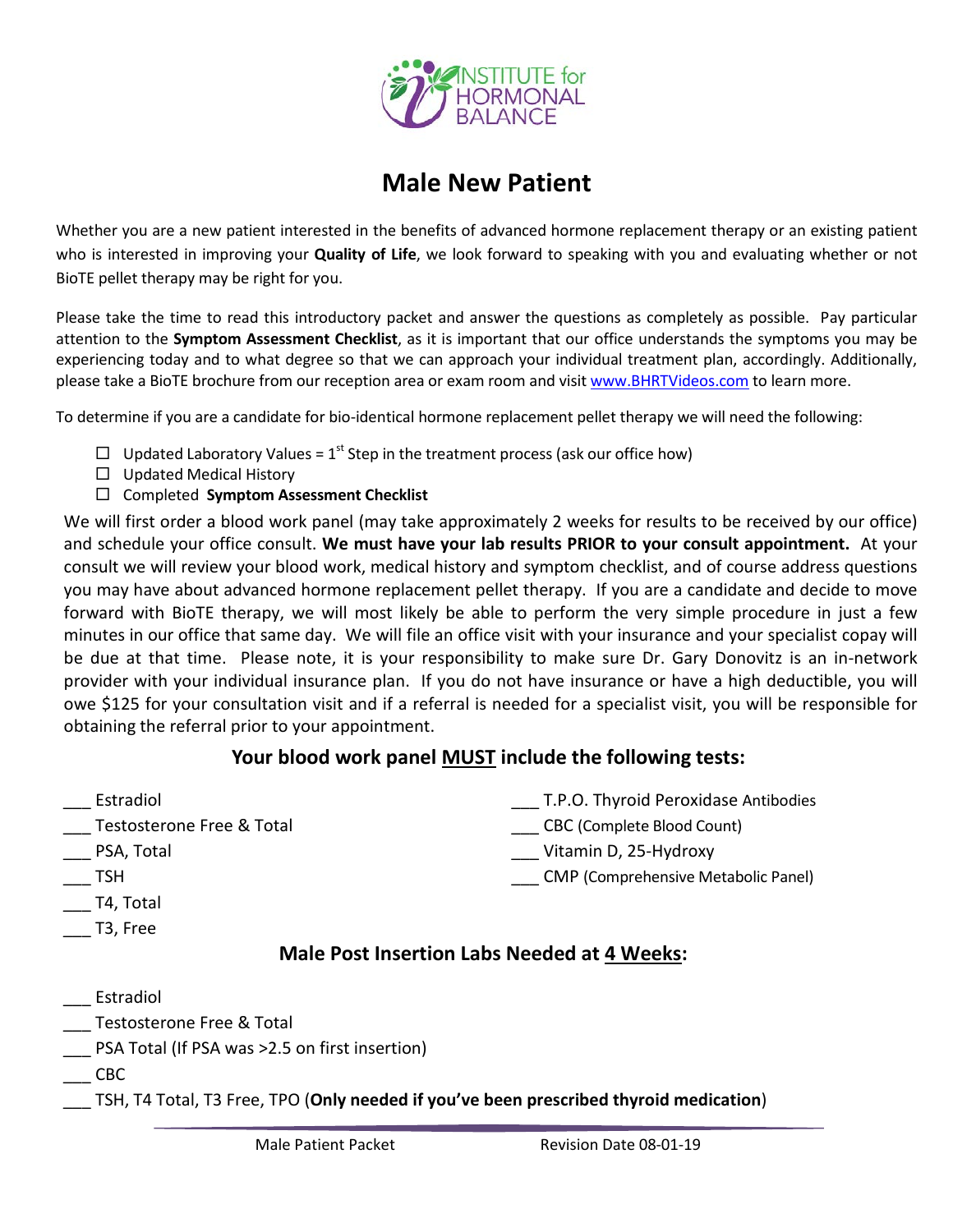

## **Male Patient Questionnaire & History**

|                                                                                                                                                                                                                                |         |  |                                                                                                                | <u> 1980 - Johann Barn, mars eta bainar eta idazlea (</u> | _Date:_______________ |
|--------------------------------------------------------------------------------------------------------------------------------------------------------------------------------------------------------------------------------|---------|--|----------------------------------------------------------------------------------------------------------------|-----------------------------------------------------------|-----------------------|
| (last)                                                                                                                                                                                                                         | (First) |  | (Middle)                                                                                                       |                                                           |                       |
|                                                                                                                                                                                                                                |         |  |                                                                                                                |                                                           |                       |
|                                                                                                                                                                                                                                |         |  |                                                                                                                |                                                           |                       |
|                                                                                                                                                                                                                                |         |  |                                                                                                                |                                                           |                       |
| Home Phone: ___________________________Cell Phone: ____________________________Work: _________________________                                                                                                                 |         |  |                                                                                                                |                                                           |                       |
|                                                                                                                                                                                                                                |         |  |                                                                                                                |                                                           |                       |
|                                                                                                                                                                                                                                |         |  |                                                                                                                |                                                           |                       |
|                                                                                                                                                                                                                                |         |  | Home Phone: ___________________________Cell Phone: ______________________________ Work: ______________________ |                                                           |                       |
|                                                                                                                                                                                                                                |         |  |                                                                                                                |                                                           |                       |
|                                                                                                                                                                                                                                | Address |  |                                                                                                                |                                                           |                       |
| Marital Status (check one): ( ) Married ( ) Divorced ( ) Widow ( ) Living with Partner ( ) Single                                                                                                                              |         |  | City                                                                                                           |                                                           | Zip<br>State          |
| <b>INSURANCE:</b>                                                                                                                                                                                                              |         |  |                                                                                                                |                                                           |                       |
| Insured Name: Name and Name and Name and Name and Name and Name and Name and Name and Name and Name and Name and Name and Name and Name and Name and Name and Name and Name and Name and Name and Name and Name and Name and N |         |  |                                                                                                                |                                                           |                       |
| Relation to Patient: Employer: Primary Insurance: Employer: Primary Insurance:                                                                                                                                                 |         |  |                                                                                                                |                                                           |                       |
| Claims Address: Claims Address: City/State/Zip                                                                                                                                                                                 |         |  |                                                                                                                |                                                           |                       |
| ID#                                                                                                                                                                                                                            |         |  |                                                                                                                |                                                           |                       |

#### **SOCIAL HISTORY:**

( ) I smoke cigarettes/cigars/vape

( ) I am sexually active

( ) I have completed my family

( ) I am trying to conceive

( ) I have used steroids in the past for athletic purposes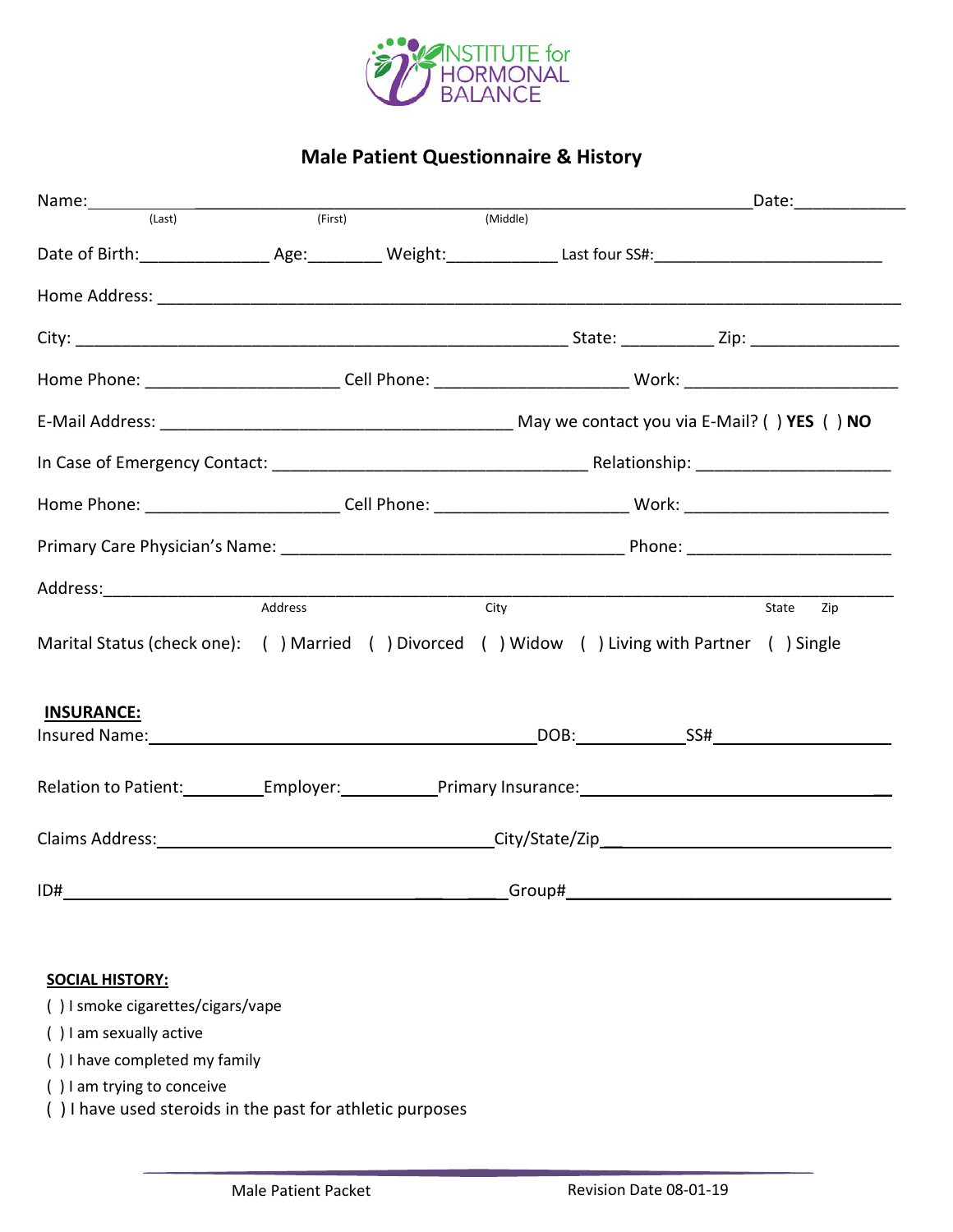

### **Medical History**

| Have you ever had any issues with anesthesia? $( )$ Yes $( )$ No                                                                                                                                                                                                                       |                                                                                                                                                                                                                                                                                                      |
|----------------------------------------------------------------------------------------------------------------------------------------------------------------------------------------------------------------------------------------------------------------------------------------|------------------------------------------------------------------------------------------------------------------------------------------------------------------------------------------------------------------------------------------------------------------------------------------------------|
|                                                                                                                                                                                                                                                                                        |                                                                                                                                                                                                                                                                                                      |
| <b>Medical History:</b><br>() High blood pressure<br>() High cholesterol<br>() Heart Disease<br>() Stroke and/or heart attack<br>() Blood clot and/or a pulmonary emboli<br>() Hemochromatosis<br>() Depression/anxiety<br>() Psychiatric Disorder<br>() Cancer (type): ______________ | () Testicular or prostate cancer<br>() Treated ___________________________ Date<br>( ) Elevated PSA<br>) Prostate enlargement<br>) Trouble urinating or taking Flomax or Avodart<br>Chronic liver disease (hepatitis, fatty liver, cirrhosis)<br><b>Diabetes</b><br>) Thyroid disease<br>) Arthritis |

I understand that if I begin testosterone replacement with any testosterone treatment, including testosterone pellets, that I will produce less testosterone from my testicles and if I stop replacement, **I may experience a temporary decrease in my testosterone production which includes decreased sperm production.** Testosterone Pellets should be completely out of your system in 12 months. **Therefore I should not be on testosterone therapy if I am actively trying to conceive**.

By beginning treatment, I accept all the risks of therapy stated herein and future risks that might be reported. I understand that higher than normal physiologic levels may be reached to create the necessary hormonal balance.

| <b>Print Name</b> | Signature           | Today's Date           |
|-------------------|---------------------|------------------------|
|                   | Male Patient Packet | Revision Date 08-01-19 |

\_\_\_\_\_\_\_\_\_\_\_\_\_\_\_\_\_\_\_\_\_\_\_\_\_\_\_\_\_\_\_\_\_\_\_\_\_\_\_\_\_\_\_\_\_\_\_\_\_\_\_\_\_\_\_\_\_\_\_\_\_\_\_\_\_\_\_\_\_\_\_\_\_\_\_\_\_\_\_\_\_\_\_\_\_\_\_\_\_\_\_\_\_\_\_\_\_\_\_\_\_\_\_\_\_\_\_\_\_\_\_\_\_\_\_\_\_\_\_\_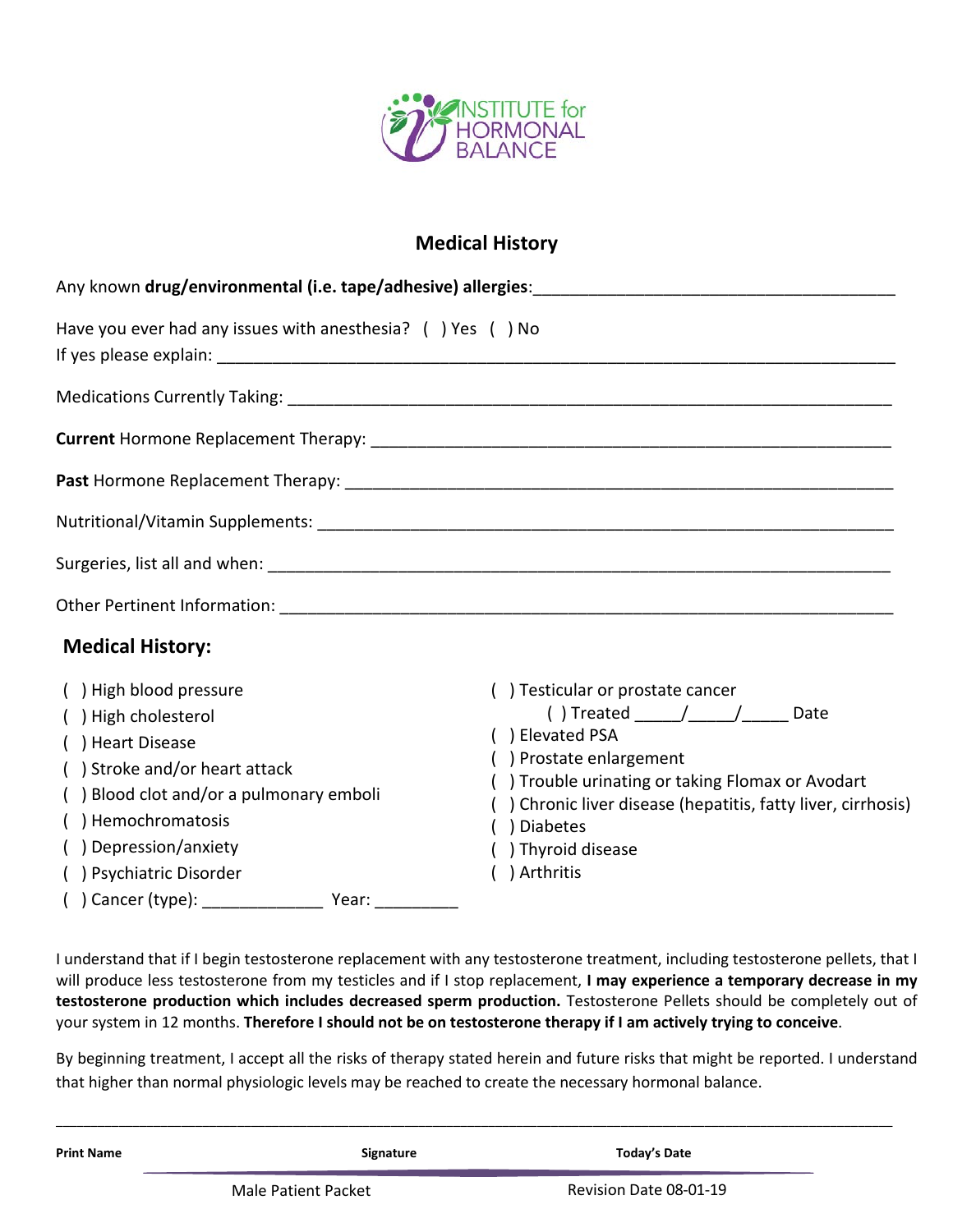

## **Male Symptom Assessment Checklist**

| Name:<br>_________ | Date: |
|--------------------|-------|
|                    |       |

| Symptom (please check mark)                           | <b>Never</b> | <b>Mild</b> | <b>Moderate</b> | <b>Severe</b> |
|-------------------------------------------------------|--------------|-------------|-----------------|---------------|
|                                                       |              |             |                 |               |
| Decline in general well being                         |              |             |                 |               |
| Joint pain/muscle ache                                |              |             |                 |               |
| Sleep problems                                        |              |             |                 |               |
| Increased need for sleep                              |              |             |                 |               |
| <b>Irritability</b>                                   |              |             |                 |               |
| <b>Anxiety</b>                                        |              |             |                 |               |
| Depressed mood                                        |              |             |                 |               |
| <b>Fatigue/Decreased Stamina</b>                      |              |             |                 |               |
| <b>Declining Mental Ability/Focus/Concentration</b>   |              |             |                 |               |
| Decreased muscle strength/ability to build muscle     |              |             |                 |               |
| <b>Weight Gain/Belly Fat/Inability to Lose Weight</b> |              |             |                 |               |
| <b>Hair Loss</b>                                      |              |             |                 |               |
| <b>Migraine or frequent Headaches</b>                 |              |             |                 |               |
| <b>Decreased desire/libido</b>                        |              |             |                 |               |
| <b>Decreased morning erections</b>                    |              |             |                 |               |
| Decreased ability to perform sexually or Climax       |              |             |                 |               |
| <b>Infrequent or Absent Ejaculations</b>              |              |             |                 |               |
| No Results from E.D. Medications                      |              |             |                 |               |

## **Family History**

|                            | <b>NO</b> | <b>YES</b> |
|----------------------------|-----------|------------|
| <b>Heart Disease</b>       |           |            |
| <b>Diabetes</b>            |           |            |
| Osteoporosis               |           |            |
| <b>Alzheimer's Disease</b> |           |            |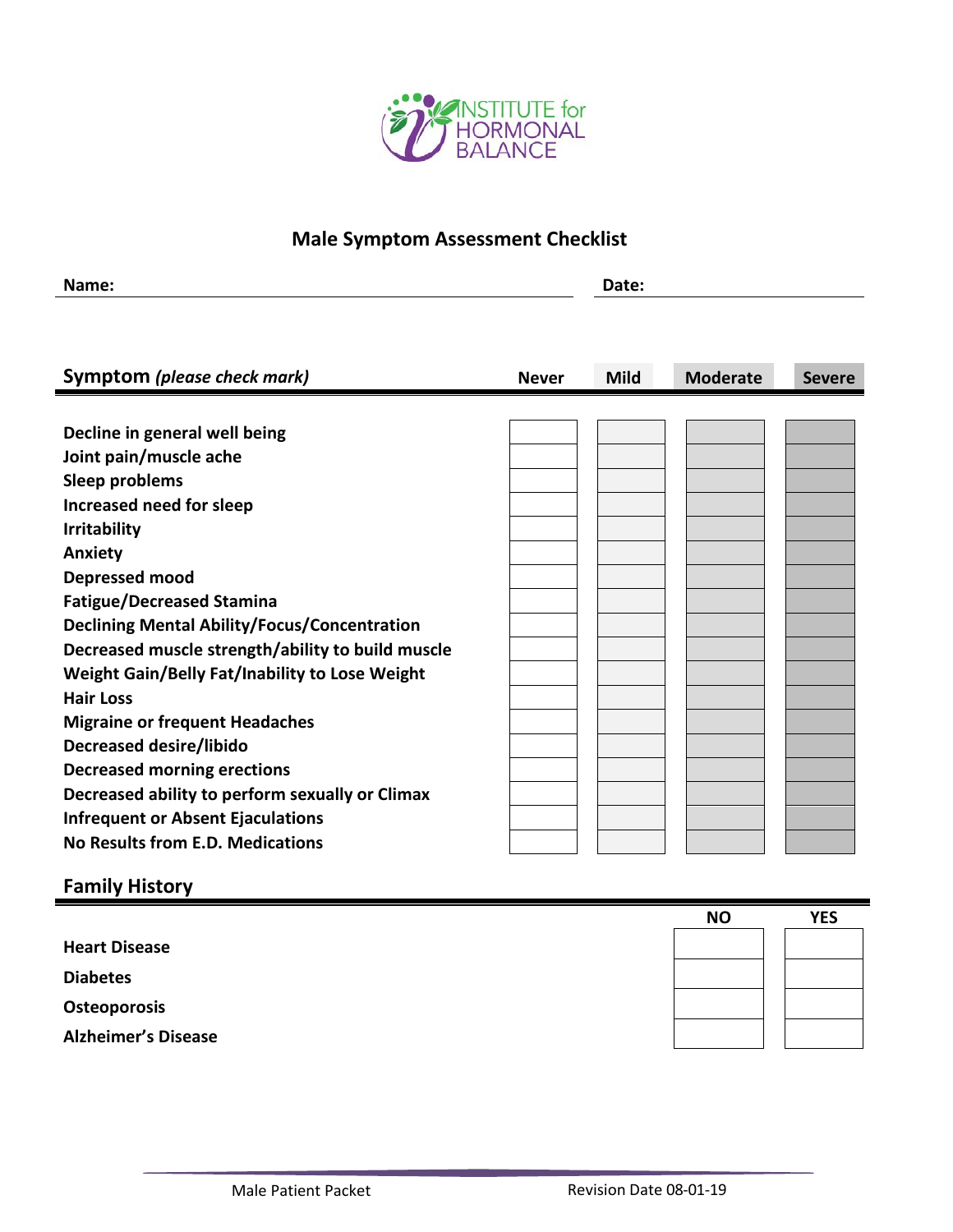

## **Male Hormone Therapy Dosing Assistance Form**

| <b>NAME:</b>   |      |                       |  |
|----------------|------|-----------------------|--|
| <b>WEIGHT:</b> | DOB: | <b>LAST FOUR SSN:</b> |  |

## **Medical History:**

|                                        | Yes | No |
|----------------------------------------|-----|----|
| Prostate Cancer                        |     |    |
| Prostate Cancer Treated?               |     |    |
| Recent Urologic Workup                 |     |    |
| <b>BPH/Prostatitis</b>                 |     |    |
| <b>Currently on Thyroid Medication</b> |     |    |
| Hashimoto's Thyroiditis                |     |    |
| <b>Migraine Headaches</b>              |     |    |
| Currently on HRT                       |     |    |
| Currently Trying to Conceive or        |     |    |
| contemplating conception               |     |    |

### **Social History:**

### **How often do you exercise?**

|  | 0 hrs/wk   1-3 hrs/wk   4-7 hrs/wk   >8 hrs/wk |  |
|--|------------------------------------------------|--|
|  |                                                |  |

#### **Do you smoke?**

| Yes | No |
|-----|----|
|     |    |
|     |    |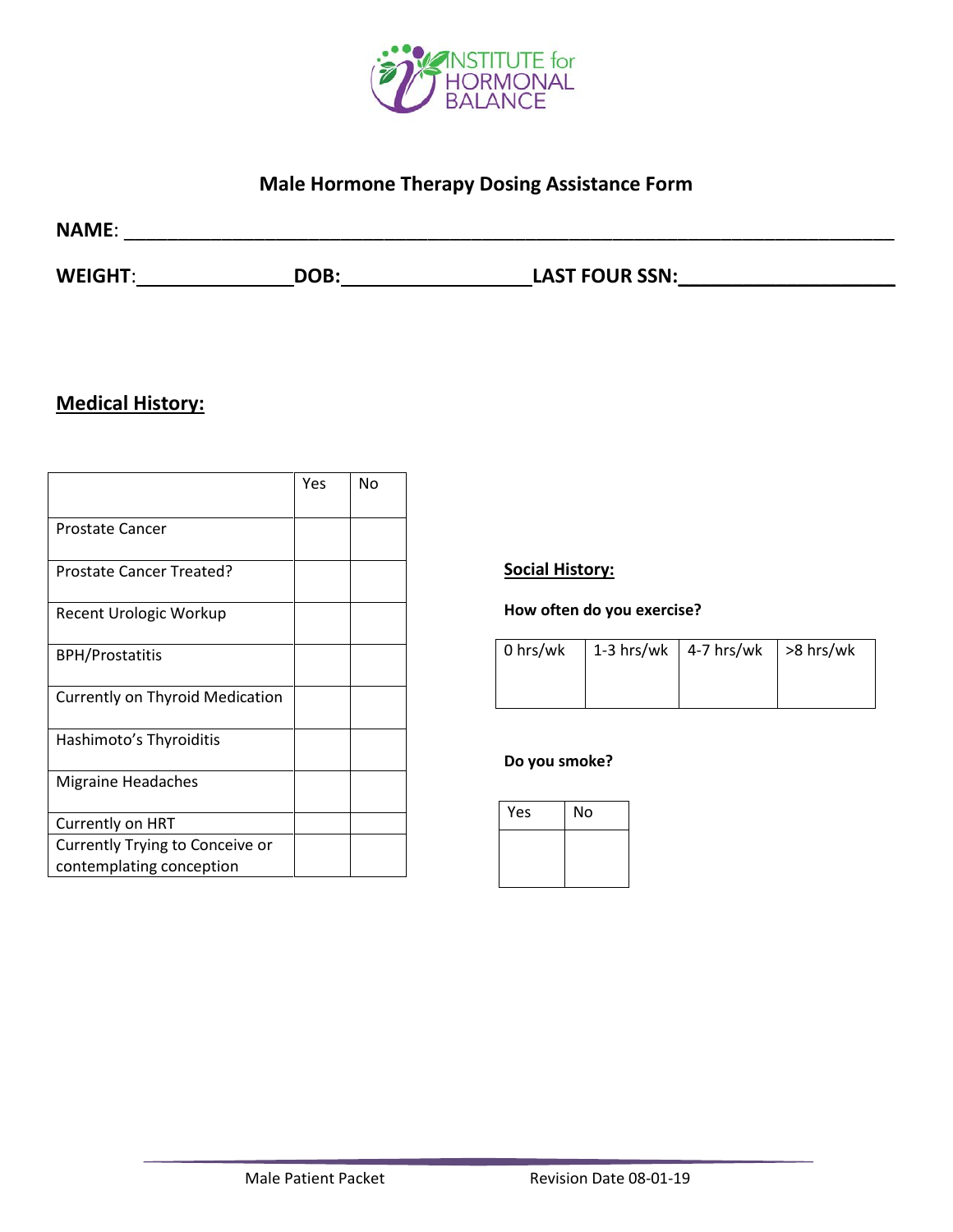

## **Permission to Disclose Personal Medical Information**

Please provide us with the telephone number you would like us to use when contacting you with regards to medical records, such as test results, treatment options, etc.

Patient Name: Date of Birth:

Primary Phone Number: Secondary Phone Number: Secondary Phone Number:

#### **Voice Mail Messages: (check one)**

- O Confidential information may not be left on voice mail.
- O I give permission for the Institute for Hormonal Balance staff members to leave messages, with discretion, on voice mail for the numbers listed above.

#### **Disclosure to Other Persons: (check one)**

O Any information regarding my health record or treatment options may only be discussed with me.

O I give permission Institute for Hormonal Balance staff members to disclose health information to the following people:

| ◢<br><u>. на с</u> | Relationship | Phone: |
|--------------------|--------------|--------|
|                    |              |        |
| 2.                 | Relationship | Phone: |
|                    |              |        |
| 3.                 | Relationship | Phone: |

I understand that the release of information may be electronic, written or verbal and that this consent form will remain in effect until a written request for revocation is received by our office. The Institute for Hormonal Balance staff members reserves the right, at our discretion, to limit the disclosure of medical information to additional parties (such as family members) unless we have a signed copy of this form on file.

**Signature Date**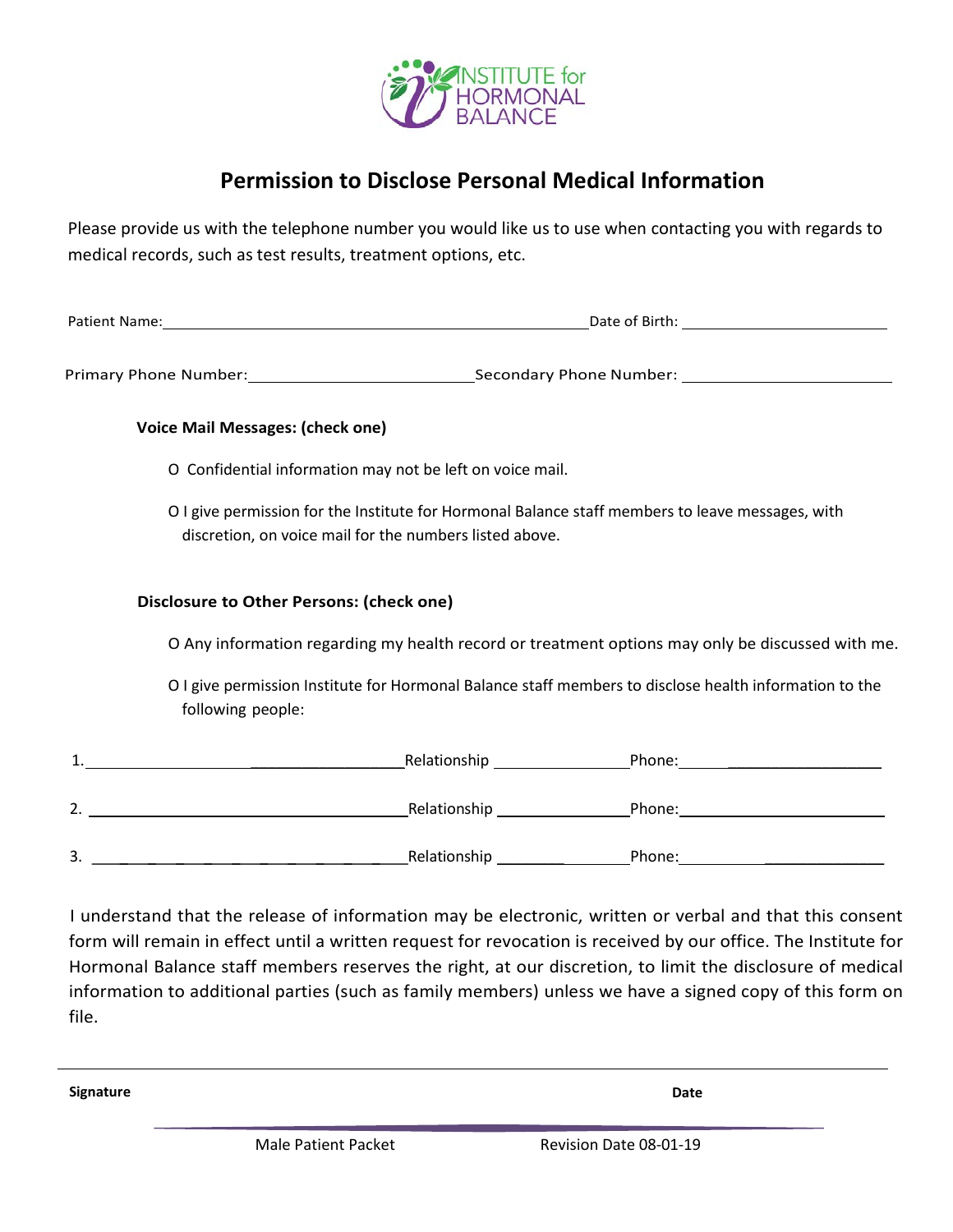

## **HIPAA Information and Consent Form**

The Health Insurance Portability and Accountability Act (HIPAA) provides safeguards to protect your privacy. Implementation of HIPAA requirements officially began on April 14, 2003. Many of the policies have been *our* practice for years. This form is a "friendly" version. A more complete text is posted in the office.

What this is all about: Specifically, there are rules and restrictions on who may see or be notified of your Protected Health Information (PHI). These restrictions do not include the normal interchange of information necessary to provide you with office services. HIPAA provides certain rights and protections to you as the patient. We balance these needs with our goal of providing you with quality professional service and care. Additional information is available from the U.S. Department of Health and Human Services. [www.hhs.gov](http://www.hhs.gov/) 

#### **We have adopted the following policies:**

- 1. Patient information will be kept confidential except as is necessary to provide services or to ensure that all administrative matters related to your care are handled appropriately. This specifically includes the sharing of information with other healthcare providers, laboratories, health insurance payers as is necessary and appropriate for your care. Patient files may be stored in open file racks and will not contain any coding which identifies a patient's condition or information which is not already a matter of public record. The normal course of providing care means that such records may be left, at least temporarily, in administrative areas such as the front office, examination room, etc. Those records will not be available to persons other than office staff. You agree to the normal procedures utilized within the office for the handling of charts, patient records, PHI and other documents or information.
- 2. It is the policy of this office to remind patients of their appointments. We may do this by telephone, e-mail, U.S mail, or by any means convenient for the practice and/or as requested by you. We may send you other communications informing you of changes to office policy and new technology that you might find valuable or informative.
- 3. The practice utilizes a number of vendors in the conduct of business. These vendors may have access to PHI but must agree to abide by the confidentiality rules of HIPAA.
- 4. You understand and agree to inspections of the office and review of documents which may include PHI by government agencies or insurance payers in normal performance of their duties.
- 5. You agree to bring any concerns or complaints regarding privacy to the attention of the office manager or the doctor.
- 6. Your confidential information will not be used for the purposes of marketing or advertising of products, goods or services.
- 7. We agree to provide patients with access to their records in accordance with state and federal laws.
- 8. We may change, add, delete or modify any of these provisions to better serve the needs of the both the practice and the patient.
- 9. You have the right to request restrictions in the use of your protected health information and to request change in certain policies used within the office concerning your PHI. However, we are not obligated to alter internal policies to conform to your request.

**I do hereby consent and acknowledge my agreement to the terms set forth in the HIPAA INFORMATION FORM and any subsequent changes in office policy. I understand that this consent shall remain in force from this time forward.**

**\_\_\_\_\_\_\_\_\_\_\_\_\_\_\_\_\_\_\_\_\_\_\_\_\_\_\_\_\_\_\_\_\_\_\_\_\_\_\_\_\_\_\_\_\_\_\_\_\_\_\_\_\_\_\_\_\_\_\_\_\_\_\_\_\_\_\_\_\_\_\_\_\_\_\_\_\_\_\_\_\_\_\_\_\_\_\_\_\_\_\_\_\_\_\_\_\_\_\_\_\_\_\_\_\_\_\_**

**Print Name Signature Today's Date**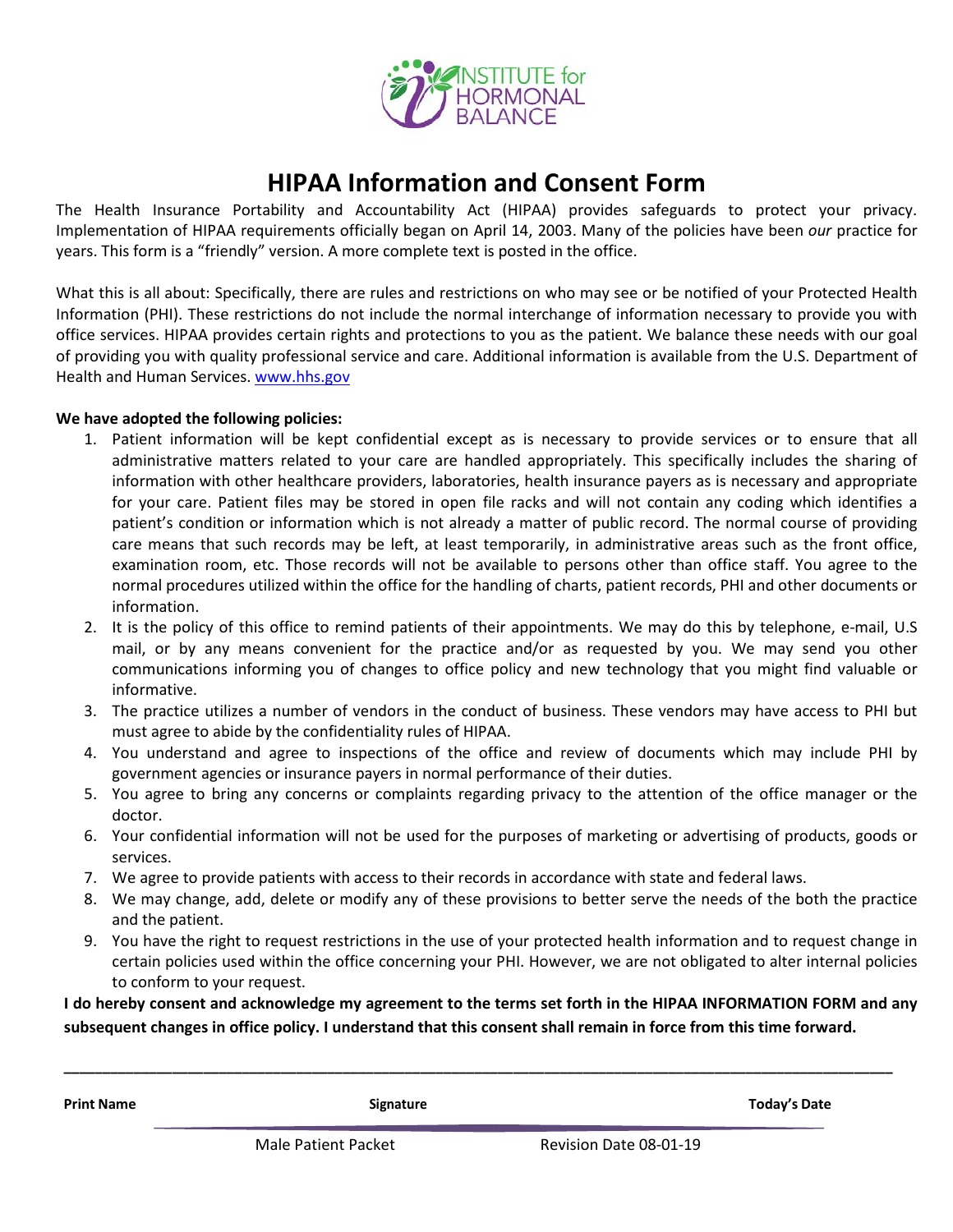

# **Hormone Replacement Fee Acknowledgment**

You will be responsible for payment in full at the time of your procedure. Although more insurance companies are reimbursing patients for the BioTE® Medical Hormone Replacement Therapy, there is no guarantee.

We will give you paperwork to send to your insurance company to file for reimbursement upon request.

| <b>New Patient Consult Fee</b>                | <b>\$125</b> |
|-----------------------------------------------|--------------|
| <b>Female Hormone Pellet Insertion Fee</b>    | \$350        |
| <b>Male Hormone Pellet Insertion Fee</b>      | \$650        |
| <b>Male Pellet Insertion Fee (&gt;2100mg)</b> | \$750        |

# **We accept the following forms of payment:**

# **Master Card, Visa, Discover, American Express, Personal Checks, HSA, FSA, and Cash.**

**\_\_\_\_\_\_\_\_\_\_\_\_\_\_\_\_\_\_\_\_\_\_\_\_\_\_\_\_\_\_\_\_\_\_\_\_\_\_\_\_\_\_\_\_\_\_\_\_\_\_\_\_\_\_\_\_\_\_\_\_\_\_\_\_\_\_\_\_\_\_\_\_\_\_\_\_\_\_\_\_\_\_\_\_\_\_\_\_\_\_\_\_\_\_\_\_\_\_\_\_**

**Print Name Signature Today's Date**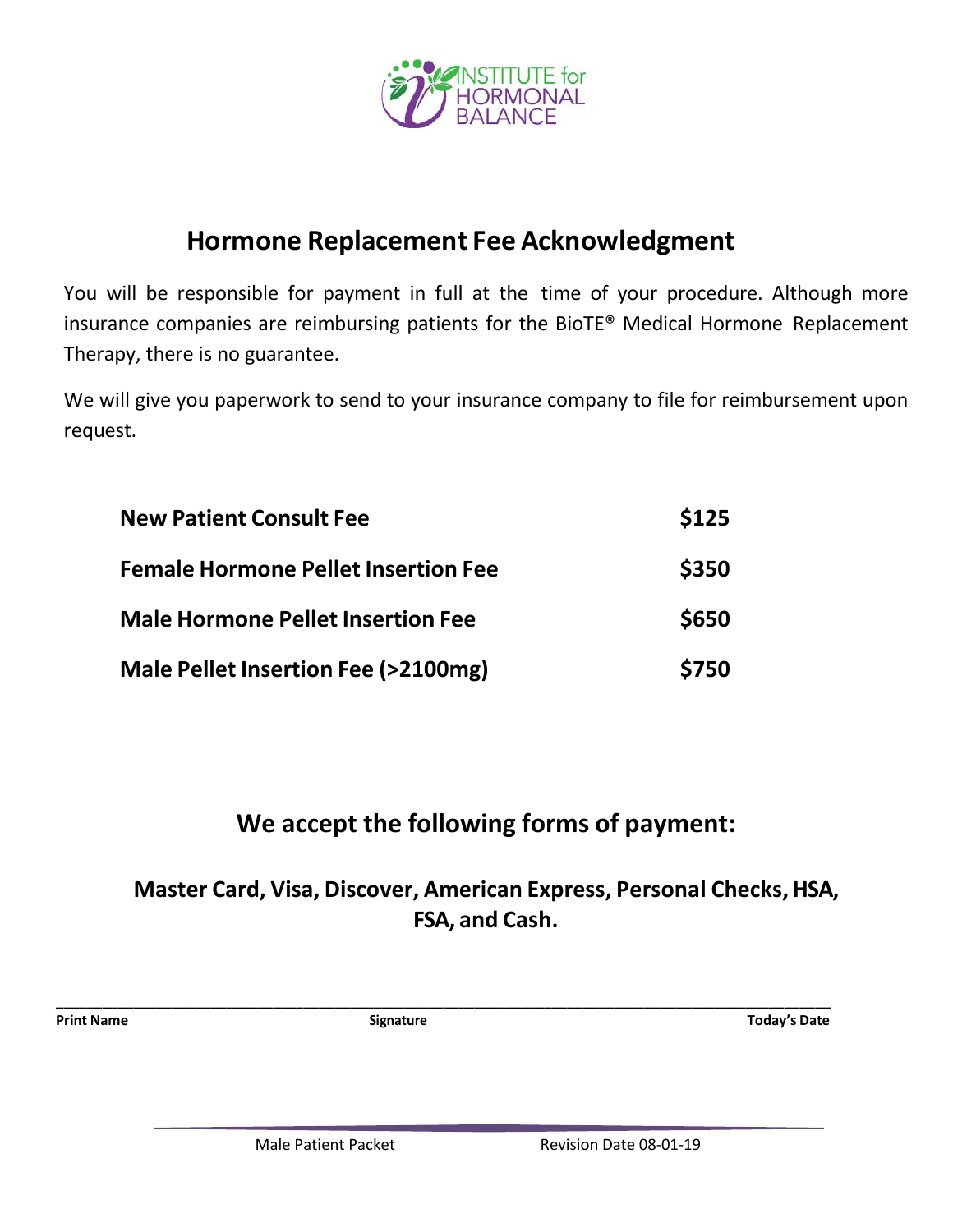

# **Cancellation/No Show Policy**

#### **1. CANCELLATIONS**

We understand that there are times when you must miss an appointment due to emergencies or obligations for work or family. However, when you do not call to cancel an appointment, you may be preventing another patient from getting much needed treatment. Also the situation may arise where another patient fails to cancel and we are unable to schedule you for a visit, due to a seemingly "full" appointment schedule.

#### **If an appointment is not cancelled at least 24 hours in advance you will be charged a fifty dollar (\$50) fee.**

#### **2. NO SHOWS**

Patients who do not show up for their appointment and do not call to cancel their appointment will be considered a NO SHOW. Patients who NO SHOW two (2) or more times in a 12 month period, may be dismissed from the practice and they will be denied any future appointments.

#### **If you are a NO SHOW to your appointment you will be charged a fifty dollar (\$50) fee.**

#### **3. LATE APPOINTMENTS**

We understand that delays can happen however we must try to keep the other patients and doctors on time.If you are 15 minutes or more past your scheduled appointment time you will be asked to reschedule.

The Cancellation and No Show fees are the sole responsibility of the patient and must be paid in full before the patient's next appointment.

\_\_\_\_\_\_\_\_\_\_\_\_\_\_\_\_\_\_\_\_\_\_\_\_\_\_\_\_\_\_\_\_\_\_\_\_\_\_\_\_\_\_\_\_\_\_\_\_\_\_\_\_\_\_\_\_\_\_\_\_\_\_\_\_\_\_\_\_\_\_\_\_\_\_\_\_\_\_\_\_\_\_\_\_\_\_\_\_\_\_\_

Please sign if you understand and agree.

Patient Name (Please print)

Signature of Patient or Representative **Date is a struckle of Patient Accord Pate** Date